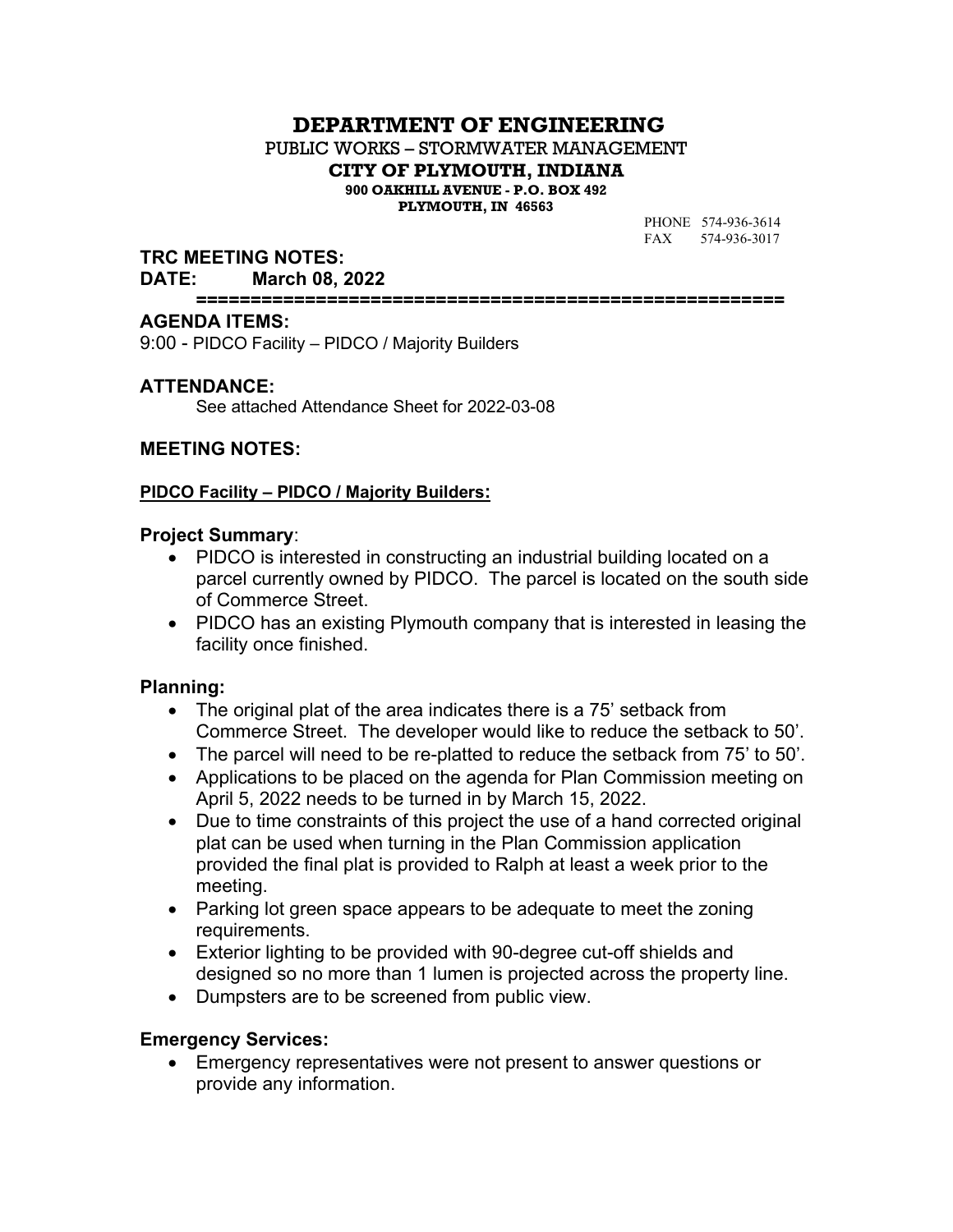## **Transportation:**

• Due to Commerce Drive not previously accepted into the City's inventory no driveway permit is required.

### **Utilities:**

- The proposed parcel is located within a wellhead protection area. This area has restrictions that may impact the type and/or design of the facility being constructed including possible containment areas.
- The Industrial questioner has been filled out and received. The questioner will give the City a better understanding of the manufacturing process along with the materials / chemicals used and stored at the facility.
- Secondary, containment will be required for stored materials.
- Any future tenants will be required to fill out a new industrial questioner.
- The City will require an annual inspection of the site to ensure information noted in the industrial questioner remains consistent.
- New tenants should be notified of the industrial questioner and annual inspections by the building owner.
- The drawings note a 2" domestic with an 8" fire service will be installed to the proposed facility. The shutoff for each service needs to be placed adjacent to the property line.
- Facility sanitary wastewater must be separated from process wastewater. Process wastewater must pass through a monitoring manhole on the exterior of the building before being combined into a single sanitary sewer line to the City's sanitary sewer system.
- Submission of plumbing plans could eliminate the need for a monitoring manhole.

# **Drainage:**

• The drainage and SWPPP plans have been provided. Once review fees are received by the City Office the drainage and SWPPP can be set out for review.

# **General:**

- Any new addresses will need to be assigned through the Plymouth City Engineers Office.
- Please send a digital copy of the ALTA survey and the plat to the Utility Superintendent and the Engineering Office for their records.

# **END OF MEETING**